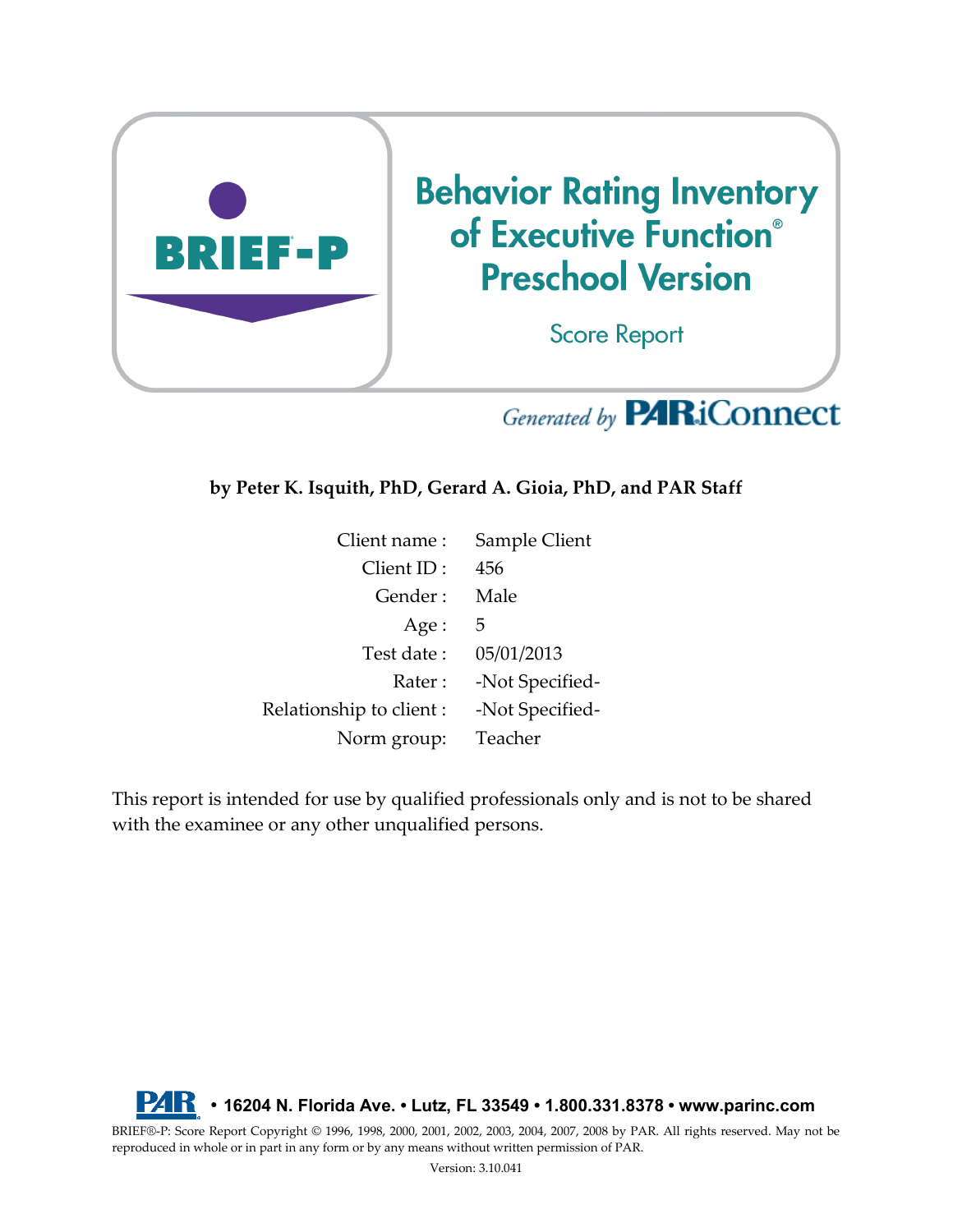# **Validity**

Before examining the BRIEF-P profile, it is essential to carefully consider the validity of the data provided. The inherent nature of rating scales brings potential bias to the scores. The first step is to examine the protocol for missing data. With a valid number of responses, the Negativity and Inconsistency scales of the BRIEF-P provide additional validity information.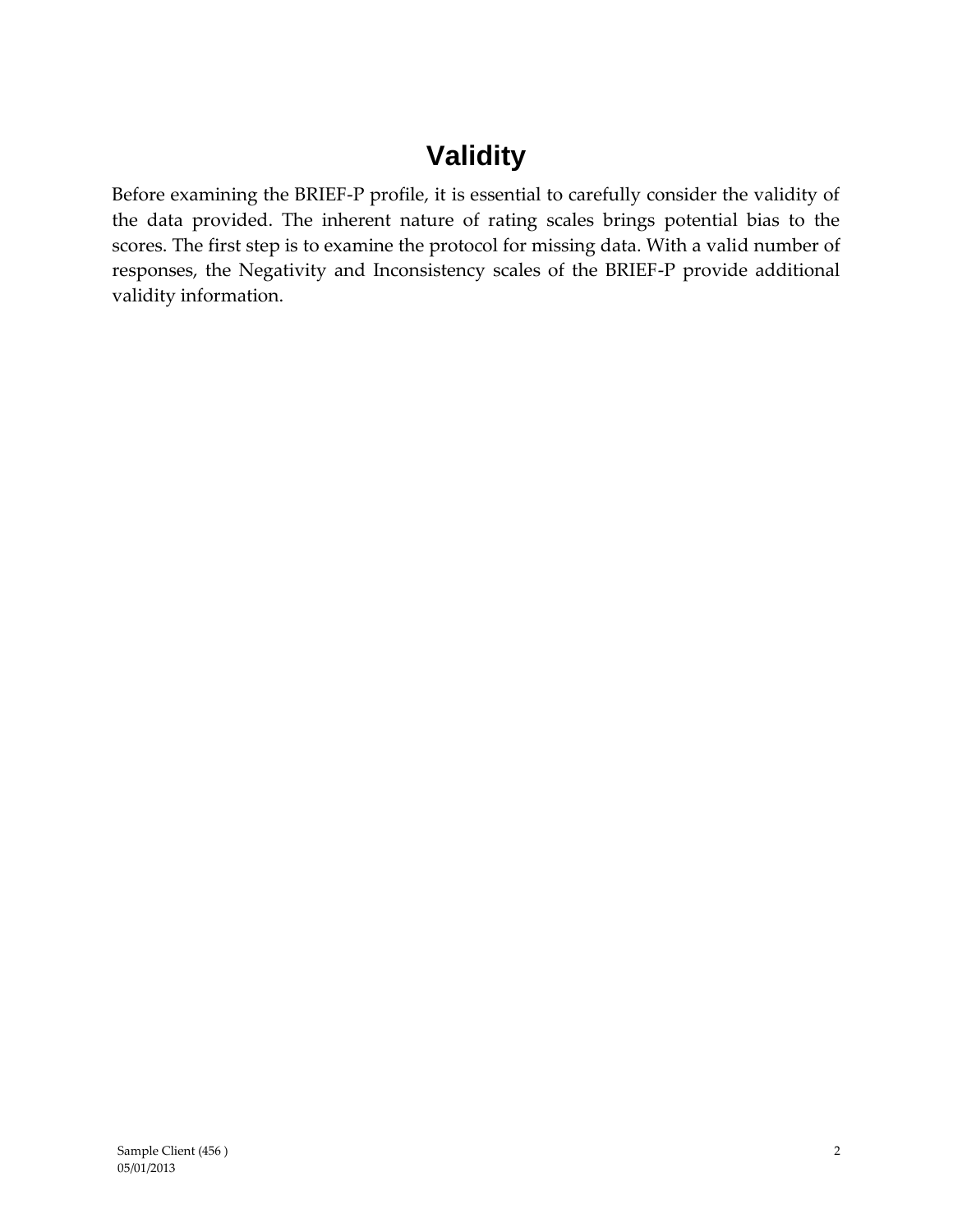- **Missing items** The respondent completed 63 of a possible 63 BRIEF-P items. For reference purposes, the summary table for each scale indicates the actual rating for each item. There are no missing responses in the protocol, providing a complete data set for interpretation.
- **Negativity** The Negativity scale measures the extent to which the respondent answered selected BRIEF-P items in an unusually negative manner. Items composing the Negativity scale are shown in the summary table below. A higher raw score on this scale indicates a greater degree of negativity, with less than 1% of respondents endorsing 3 or more of the items as Often in the combined clinical and normative teacher sample. *T* scores are not generated for this scale. The Negativity score of 7 is at or above the 99th percentile and is elevated. This suggests that the respondent's view of Sample Client may be considerably negative and that the validity of the BRIEF-P protocol should be questioned. With an elevated Negativity scale, an unusually negative response style may have skewed the BRIEF-P results. It also is possible, however, that the results represent an accurate report about an individual experiencing or demonstrating significant executive function difficulties. An elevated Negativity scale score should prompt careful review of the BRIEF-P results in the context of other information about the individual, including other test performance, interview with the respondent, and the examiner's own observations.

| Item | Content                                             | Response  |
|------|-----------------------------------------------------|-----------|
|      | Is disturbed by changes in the environment (such as |           |
| 30   | new furniture, things in room moved around, or new  | Often     |
|      | clothes)                                            |           |
| 44   | Remaining item content redacted for sample report   | Often     |
| 46   |                                                     | Often     |
| 47   |                                                     | Often     |
| 53   |                                                     | Often     |
| 55   |                                                     | Sometimes |
| 56   |                                                     | Never     |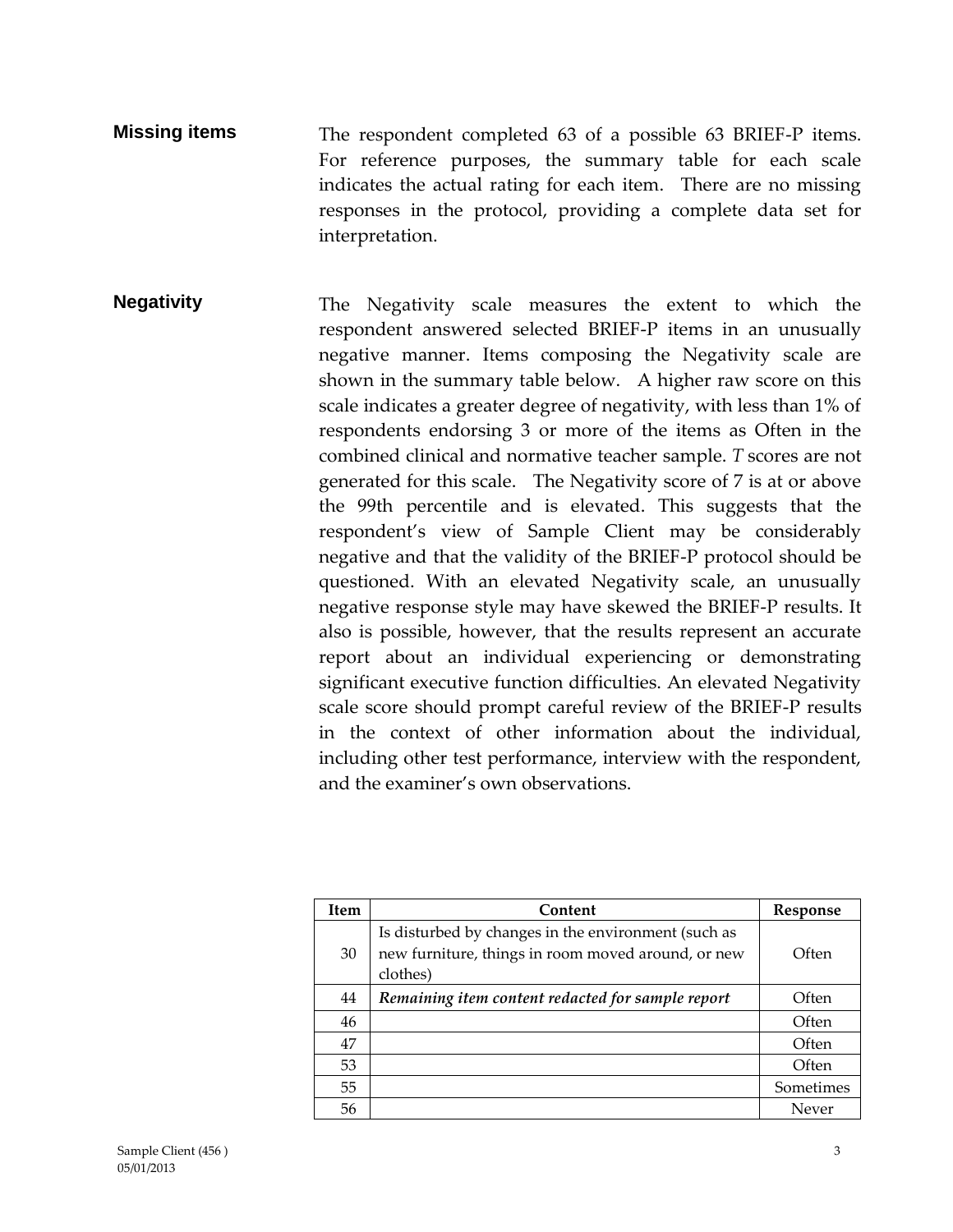#### **Inconsistency** Scores on the Inconsistency scale indicate the extent to which similar BRIEF-P items were endorsed in an inconsistent manner relative to the combined normative and mixed clinical samples. For example, a high Inconsistency score might be associated with marking Never in response to Item 1 ("Overreacts to small problems") and simultaneously marking Often in response to Item 11 ("Becomes upset too easily"). Item pairs comprising the Inconsistency scale are shown in the summary table below. *T*  scores are not generated for the Inconsistency scale. Instead, the raw difference scores for the 10 paired items are summed and the total difference score (i.e., the Inconsistency score) is used to classify the protocol as either "Acceptable" or "Inconsistent." The Inconsistency score of 4 is within the Acceptable range, suggesting that responses were reasonably consistent.

| $\#$         | Content 1                                            | <b>Score</b><br>1 | $\#$ | <b>Content 2</b> | <b>Score</b><br>$\overline{2}$ | Diff     |
|--------------|------------------------------------------------------|-------------------|------|------------------|--------------------------------|----------|
| $\mathbf{1}$ | Overreacts to small problems                         | 3                 | 11   |                  | $\overline{2}$                 | 1        |
| 3            | Remaining item content<br>redacted for sample report | $\overline{2}$    | 33   |                  | 2                              | $\Omega$ |
| 5            |                                                      | 2                 | 45   |                  | 3                              | 1        |
| 10           |                                                      | $\overline{2}$    | 20   |                  | 3                              | 1        |
| 11           |                                                      | $\overline{2}$    | 26   |                  | $\overline{2}$                 | $\theta$ |
| 16           |                                                      | $\overline{2}$    | 21   |                  | 3                              | 1        |
| 18           |                                                      | 2                 | 52   |                  | 2                              | $\theta$ |
| 33           |                                                      | $\overline{2}$    | 38   |                  | $\overline{2}$                 | $\theta$ |
| 43           |                                                      | $\overline{2}$    | 52   |                  | 2                              | $\theta$ |
| 48           |                                                      | 3                 | 54   |                  | 3                              | $\Omega$ |

**End of Validity Section**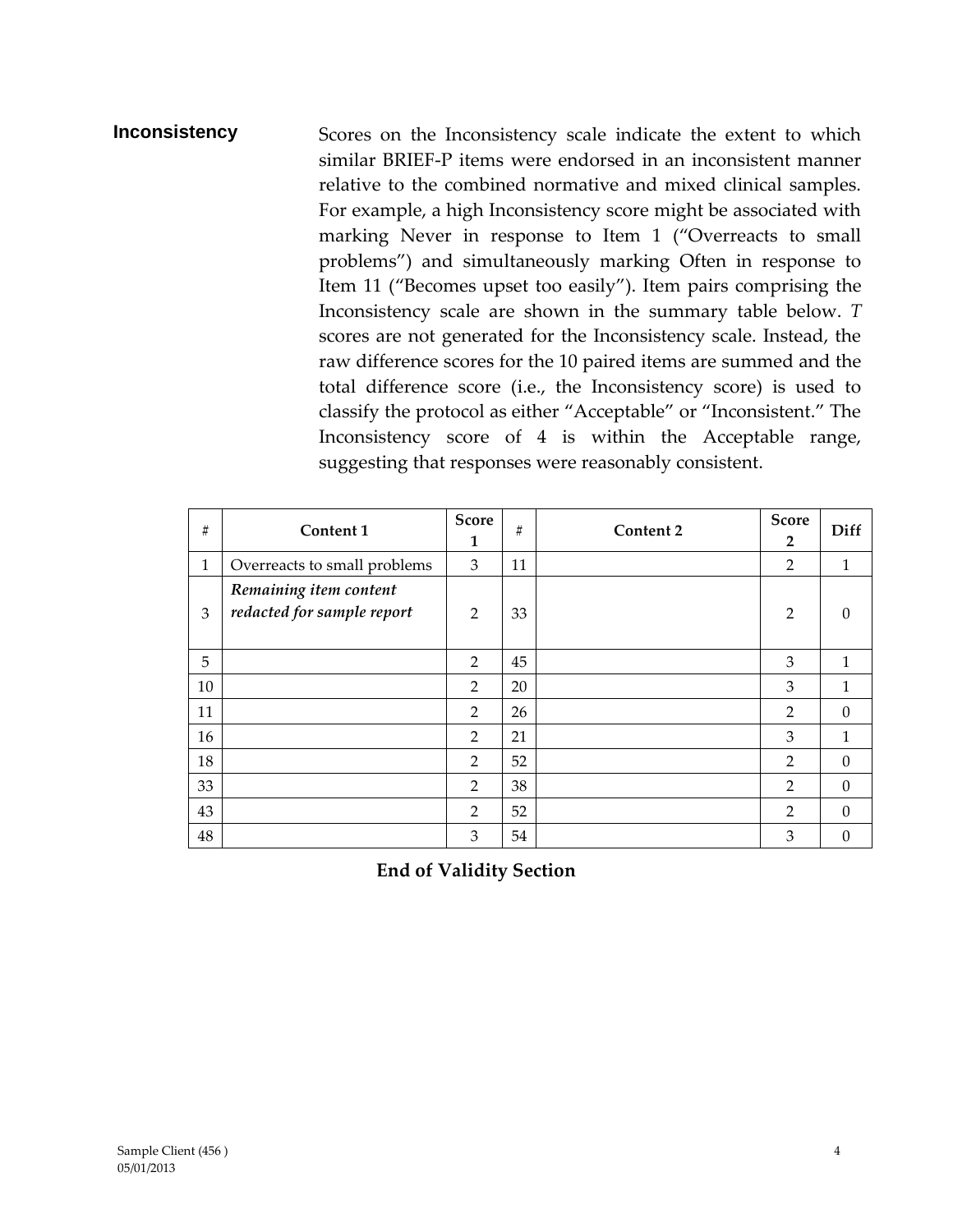| Scale/Index                                    | Raw score | ▰<br>T score | Percentile | 90% CI    |
|------------------------------------------------|-----------|--------------|------------|-----------|
| Inhibit                                        | 38        | 70           | 98         | 66 - 74   |
| Shift                                          | 24        | 76           | 98         | $71 - 81$ |
| <b>Emotional Control</b>                       | 24        | 74           | 97         | $69 - 79$ |
| <b>Working Memory</b>                          | 38        | 75           | 97         | 71 - 79   |
| Plan/Organize                                  | 22        | 75           | 98         | $69 - 81$ |
| <b>Inhibitory Self-Control Index</b><br>(ISCI) | 62        | 74           | $\geq 99$  | $70 - 78$ |
| <b>Flexibility Index (FI)</b>                  | 48        | 78           | $\geq 99$  | $74 - 82$ |
| <b>Emergent Metacognition Index</b><br>(EMI)   | 60        | 76           | 98         | $73 - 79$ |
| <b>Global Executive Composite (GEC)</b>        | 146       | 79           | $\geq 99$  | $76 - 82$ |

## **BRIEF® -P Score Summary Table**

| <b>Validity scale</b> | Raw score | Cumulative<br>percentile | <b>Protocol classification</b> |  |
|-----------------------|-----------|--------------------------|--------------------------------|--|
| Negativity            |           | 100                      | Elevated                       |  |
| Inconsistency         |           | ი - 98                   | Acceptable                     |  |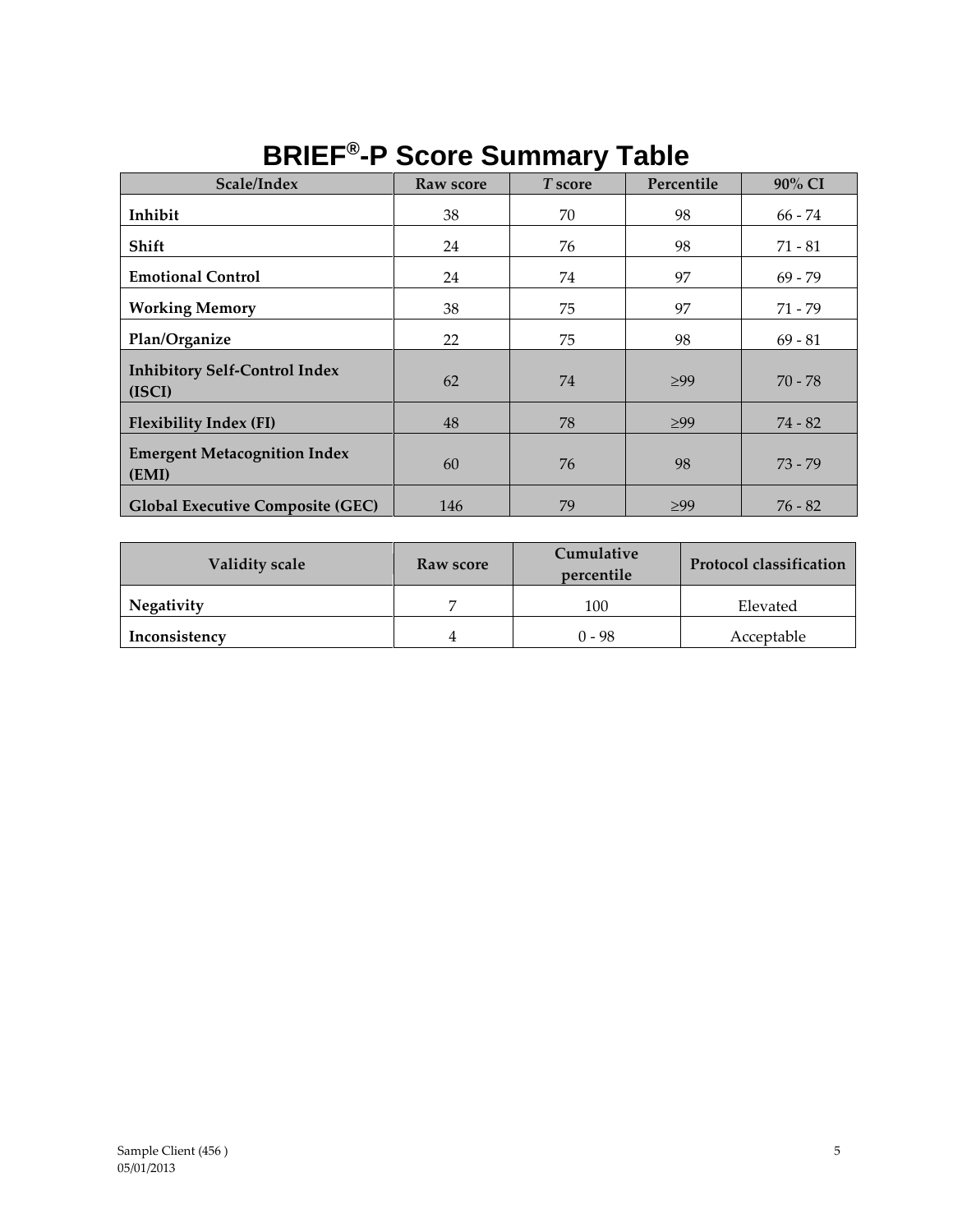

### **Profile of BRIEF®-P** *T* **Scores**

Note: Age-specific norms have been used to generate this profile.

For additional normative information, refer to the Appendixes in the BRIEF®-P Professional Manual.